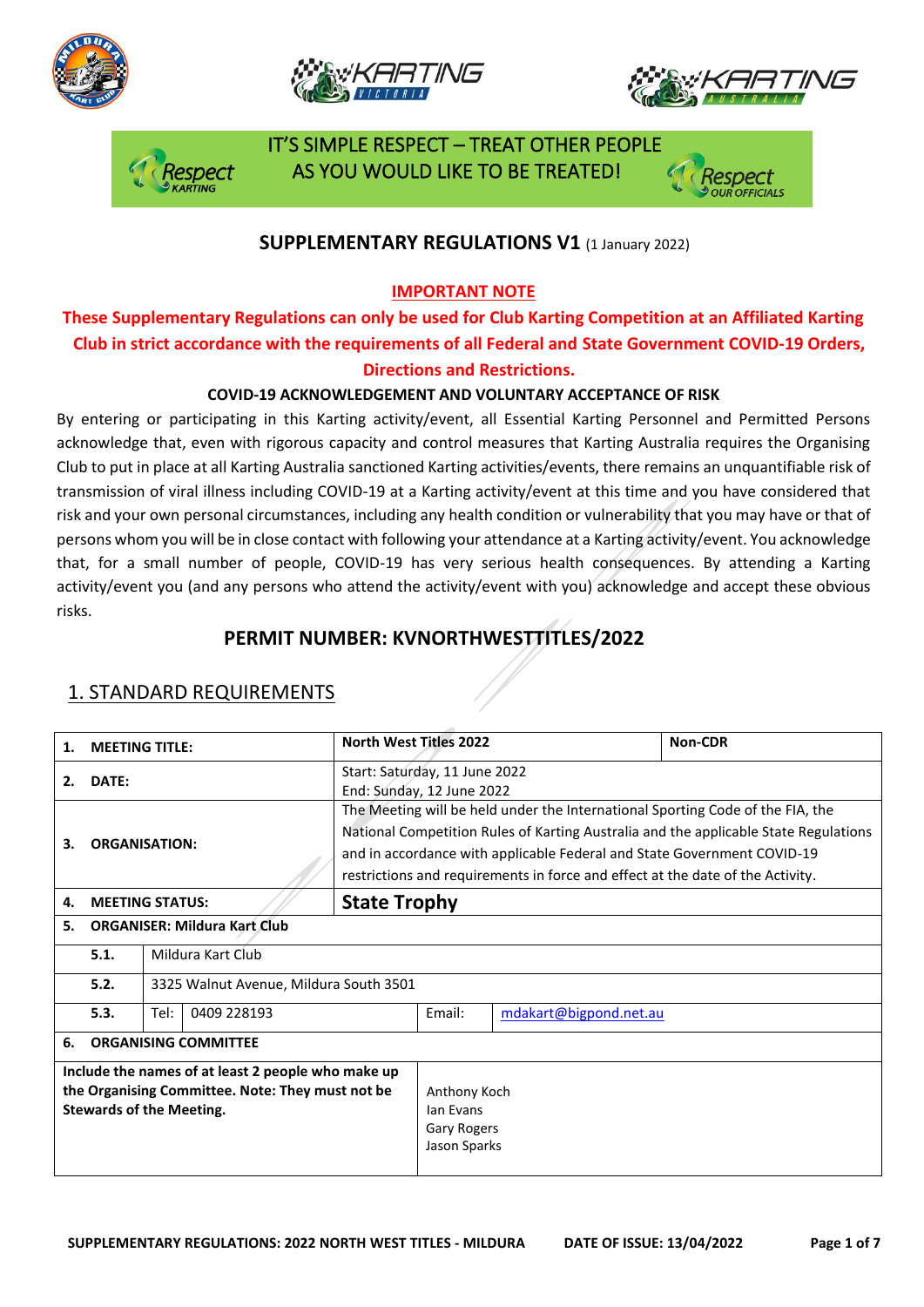







# IT'S SIMPLE RESPECT – TREAT OTHER PEOPLE espect AS YOU WOULD LIKE TO BE TREATED!



| ESSENTIAL OFFICIALS (Ref: General Rules Chapter 7 Rule 4 - "Essential Officials")<br>7. |                                                     |  |  |  |
|-----------------------------------------------------------------------------------------|-----------------------------------------------------|--|--|--|
| <b>Stewards of The Meeting</b>                                                          | Phil Lane (Chief Steward), Paul Bell, Les O'Connor, |  |  |  |
| Clerk of the Course                                                                     | Glenn Wall                                          |  |  |  |
| <b>Chief Scrutineer:</b>                                                                | Ross Baker                                          |  |  |  |
| Chief Timekeeper:                                                                       | David Coulson                                       |  |  |  |
| <b>Emergency and Medical Services:</b>                                                  | Kay O'Connor / Andrew Mentiplay                     |  |  |  |
| <b>OTHER OFFICIALS</b><br>8.                                                            |                                                     |  |  |  |
| <b>Assistant Clerk Of The Course:</b>                                                   | Rod Clee, Juli-Anne Koch                            |  |  |  |
| Starter                                                                                 | <b>Ross Gathercole</b>                              |  |  |  |
| <b>Scales Marshal</b>                                                                   | Robin McGauchie                                     |  |  |  |
| <b>Grid Marshal</b>                                                                     | Howard McGinniskin and Bob Farr                     |  |  |  |
| Secretary of the Meeting                                                                | Jason Sparks                                        |  |  |  |
| <b>Assistant Timekeepers</b>                                                            | Melisa Davis, Anna McGinniskin, Sue Clee            |  |  |  |
| <b>Scrutineers</b>                                                                      | Michael Lanza, Anthony Koch                         |  |  |  |
| <b>CIRCUIT DETAILS</b><br>9.                                                            |                                                     |  |  |  |
| <b>Circuit Name:</b>                                                                    | Mildura Kart Raceway                                |  |  |  |
| <b>Circuit Address:</b>                                                                 | 3325 Walnut Avenue, Mildura South, 3501, Vic        |  |  |  |
| <b>Track Length:</b>                                                                    | 801 Metres                                          |  |  |  |
| <b>Direction Of Racing:</b>                                                             | Anti Clockwise                                      |  |  |  |
| <b>Track Density:</b>                                                                   | 32                                                  |  |  |  |
| <b>Notice Board:</b>                                                                    | Next to the race secretary box                      |  |  |  |
| <b>Stewards Office:</b>                                                                 | Behind race secretary office                        |  |  |  |
| <b>Mechanical Breakdown Lane:</b>                                                       | Will Not be in use at this Meeting.                 |  |  |  |
| Parc Fermé:                                                                             | In-grid, Scales shed & behind scales shed           |  |  |  |

# **2. ADMINISTRATION**

| 1. |                           | Anyone that holds a KA karting licence may compete at club events                                                                                                                                            |
|----|---------------------------|--------------------------------------------------------------------------------------------------------------------------------------------------------------------------------------------------------------|
| 2. |                           | The Club must maintain a register of all permitted persons who enter the Circuit for the<br>Event.                                                                                                           |
| 3. |                           | The number of entries in the Event is strictly limited by Government Directions/Orders.<br>Pre-entry for the Event is essential. There will be NO ENTRIES ACCEPTED ON THE DAY.                               |
| 4. | <b>COMPETITION GROUPS</b> | The Competition Groups listed below are permitted to compete at this Meeting.<br>Competition Group names as listed in the 2022 Australian Karting Manual Competition<br>Rules Chapter 5 Rule 7 must be used. |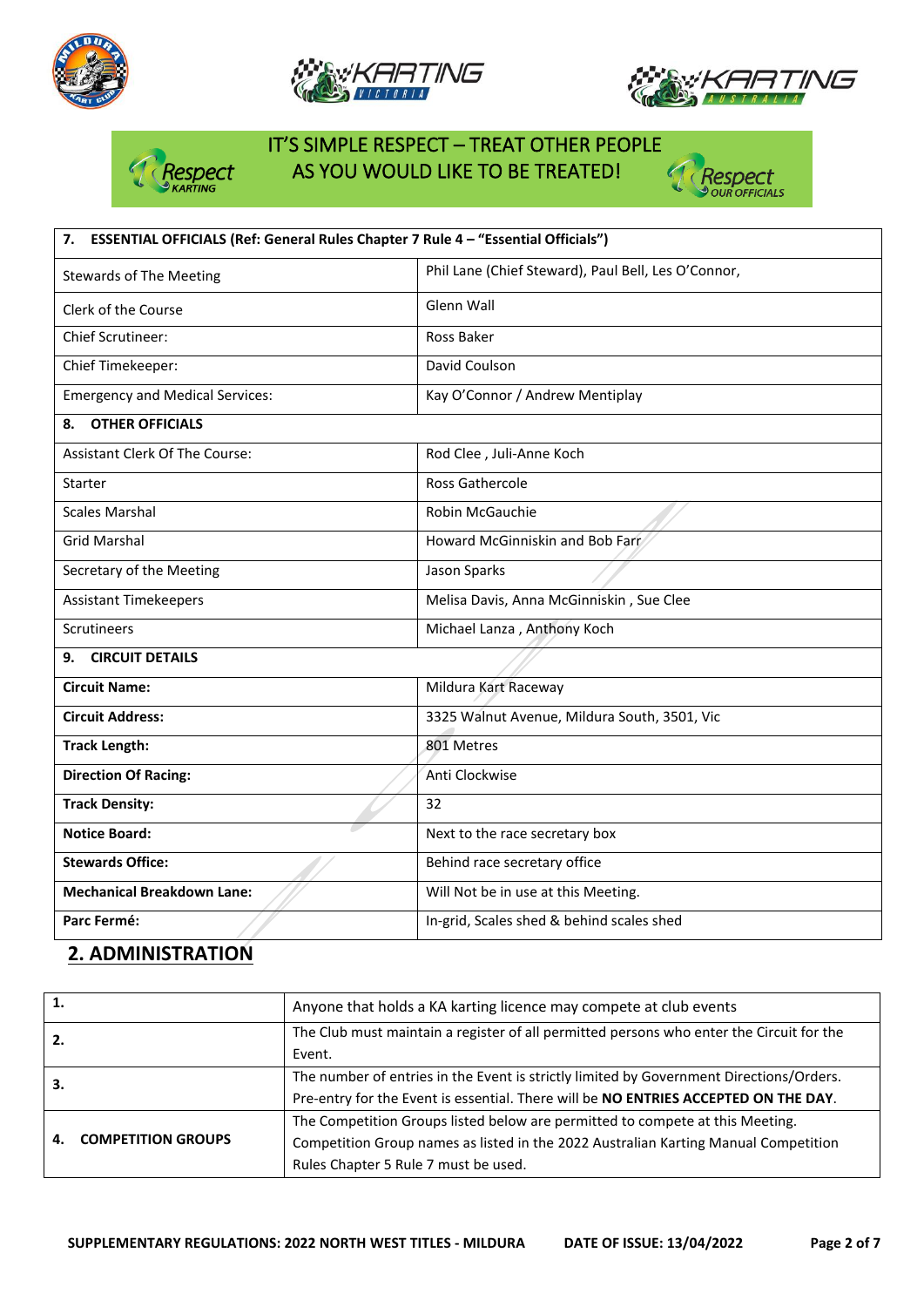





# IT'S SIMPLE RESPECT – TREAT OTHER PEOPLE espect AS YOU WOULD LIKE TO BE TREATED!



| <b>Competition Group</b>                                                                                             |                                                                    | <b>Eligible Classes for each Competition Group</b>                        |          |                  |                                                                                                                          |  |  |
|----------------------------------------------------------------------------------------------------------------------|--------------------------------------------------------------------|---------------------------------------------------------------------------|----------|------------------|--------------------------------------------------------------------------------------------------------------------------|--|--|
| Cadet                                                                                                                |                                                                    | Cadet 9                                                                   | Cadet 12 |                  |                                                                                                                          |  |  |
| <b>Junior (Lower Performance)</b>                                                                                    |                                                                    | KA4                                                                       |          | Light and Heavy  |                                                                                                                          |  |  |
| <b>Junior (Higher Performance)</b>                                                                                   |                                                                    | KA3                                                                       |          |                  |                                                                                                                          |  |  |
| <b>Senior (Lower Performance)</b>                                                                                    |                                                                    | KA3                                                                       |          | Light and Medium | Victorian Combined Light, Medium,<br><b>Masters</b>                                                                      |  |  |
| <b>Senior TaG</b>                                                                                                    |                                                                    | <b>TaG 125</b>                                                            |          | Light and Heavy  | X30 Light                                                                                                                |  |  |
| $\bullet$<br>(2) groups.                                                                                             |                                                                    |                                                                           |          |                  | Should any Competition Group reach 80% of the Track Density, the Classes in that Competition Group may be split into two |  |  |
| <b>ENTRIES</b><br>5.                                                                                                 |                                                                    |                                                                           |          |                  |                                                                                                                          |  |  |
| 5.1 ENTRIES OPEN:                                                                                                    |                                                                    | When approved on CMS                                                      |          |                  |                                                                                                                          |  |  |
|                                                                                                                      |                                                                    |                                                                           |          |                  | A minimum of five (5) days prior to the commencement of the Meeting 11.59pm 5/06/2022                                    |  |  |
| 5.2 ENTRIES CLOSE:                                                                                                   |                                                                    |                                                                           |          |                  | Per the Victorian State Regulations, General Regulations - Chapter 4) Rule a) ii) 1                                      |  |  |
|                                                                                                                      |                                                                    | NO LATE ENTRIES ACCEPTED.                                                 |          |                  |                                                                                                                          |  |  |
| 5.4 ENTRIES CLOSE:                                                                                                   |                                                                    | 11.59pm 5/06/2022                                                         |          |                  |                                                                                                                          |  |  |
| <b>ENTRY FEE</b><br>6.                                                                                               |                                                                    |                                                                           |          |                  |                                                                                                                          |  |  |
|                                                                                                                      |                                                                    |                                                                           |          |                  | 6.1 The Entry Fee for each Competition Group at this Meeting including GST including the TDF levy is as follows:         |  |  |
| <b>Competition Group Name</b>                                                                                        |                                                                    |                                                                           |          |                  | <b>Entry Fee</b>                                                                                                         |  |  |
| All Classes/Groups                                                                                                   |                                                                    |                                                                           | \$80     |                  |                                                                                                                          |  |  |
| Second entry/direct family member                                                                                    |                                                                    |                                                                           |          |                  | \$50                                                                                                                     |  |  |
| <b>ENTRY PROCEDURE</b><br>7.                                                                                         |                                                                    |                                                                           |          |                  |                                                                                                                          |  |  |
| 7.1                                                                                                                  | Each Entry for this Meeting must be made using the CMS as follows: |                                                                           |          |                  |                                                                                                                          |  |  |
| ٠                                                                                                                    |                                                                    | Log on to your driver information via http://www.karting.net.au/          |          |                  |                                                                                                                          |  |  |
|                                                                                                                      |                                                                    | Click on the licence and entries icon (top centre of the screen)          |          |                  |                                                                                                                          |  |  |
| $\bullet$                                                                                                            |                                                                    | Click on the "Enter a Race Meeting" icon                                  |          |                  |                                                                                                                          |  |  |
| ٠                                                                                                                    | Enter your log on details                                          |                                                                           |          |                  |                                                                                                                          |  |  |
| Under 'My Details' functions, choose 'Pre Enter Race Meeting'<br>Choose the State in which the Meeting is being held |                                                                    |                                                                           |          |                  |                                                                                                                          |  |  |
|                                                                                                                      |                                                                    | Choose the Club who is the Organiser of the Meeting                       |          |                  |                                                                                                                          |  |  |
| 7.2                                                                                                                  | Payment of the Entry Fee can be made as follows:                   |                                                                           |          |                  |                                                                                                                          |  |  |
| 7.3                                                                                                                  | Credit card Payments can be made via CMS using SecurePay ONLY      |                                                                           |          |                  |                                                                                                                          |  |  |
| <b>MINIMUM ENTRIES</b><br>8.                                                                                         |                                                                    |                                                                           |          |                  |                                                                                                                          |  |  |
| 5 is the minimum number of pre-entries which must be received for each Competition Group<br>8.1.                     |                                                                    |                                                                           |          |                  |                                                                                                                          |  |  |
| 8.2                                                                                                                  |                                                                    | consolidated in accordance with the Competition Rules Chapter 1 - Rule 9. |          |                  | If insufficient entries are received for a Competition Group to form in its own right, the Competition Group must be     |  |  |
| <b>BRING A MATE SESSION</b><br>9.                                                                                    |                                                                    |                                                                           |          |                  |                                                                                                                          |  |  |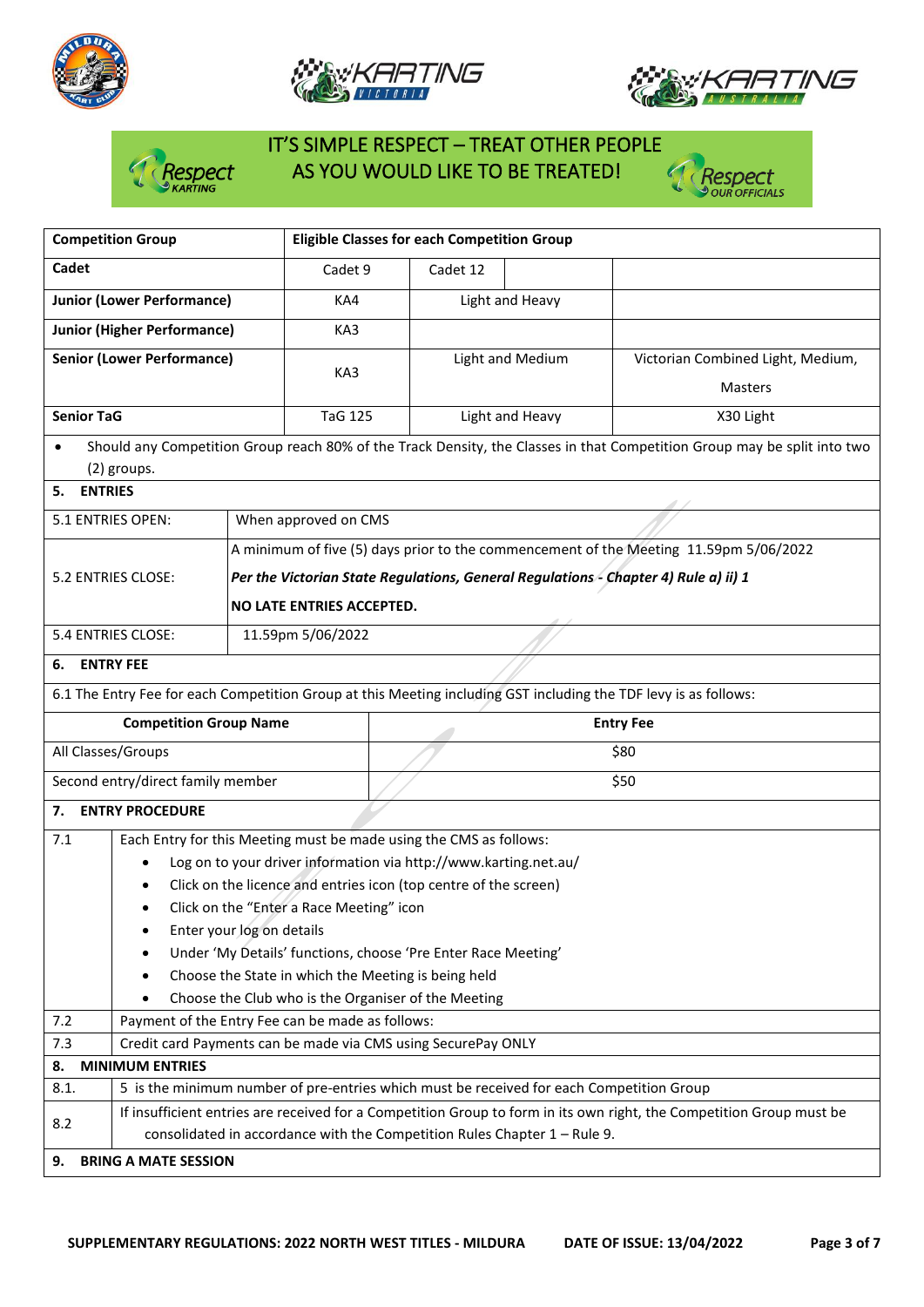





#### IT'S SIMPLE RESPECT – TREAT OTHER PEOPLE AS YOU WOULD LIKE TO BE TREATED!

| A "Bring a Mate" session Will Not be conducted at this Meeting.<br>9.1 |                                                          |  |  |
|------------------------------------------------------------------------|----------------------------------------------------------|--|--|
| <b>10. TEAMS COMPETITION</b>                                           |                                                          |  |  |
| 10.1                                                                   | Teams Competition Will Not be conducted at this Meeting. |  |  |

# **3. SPECIFIC COVID-19 RESTRICTION AND MITIGATION REQUIREMENTS**

**COVIDSafe ACTION PLAN** (When required at law) The Club has completed a COVIDSafe Action Plan and submitted it to the relevant State Government Department. All actions identified as being required to be done to create a COVIDSafe Event and Club facility must be carried out prior to and during the Event. **1. PERMITTED AND NON-PERMITTED PERSONS 1.1. No person who has symptoms consistent with COVID-19 (this includes any fever, respiratory symptoms, shortness of breath, sore throat, cough, lack of smell or fatigue) is permitted to attend the Circuit or participate in the Event. 1.2. Any person who starts to feel unwell or to exhibit symptoms of COVID-19 during the Event must immediately avoid contact with all persons at the Circuit and MUST IMMEDIATELY LEAVE the Circuit. 2.** Note – The number chosen in 2.1 must not exceed the maximum number of people permitted to gather under State Public Health Authority Orders/Directions/Regulations. **SOCIAL DISTANCING AND DENSITY REQUIRMENTS**  2.1. | Essential Karting Personnel and Permitted Persons are not permitted to gather in groups greater than Choose a number while in attendance at the Event. (Delete if no limit on Group size by the State Government required) **2.2.** Government prescribed Social Distancing measures must always be observed. **2.3.** The use by Permitted Persons of any indoor facilities is strictly limited by the Density Quotient of the room as included in the Club's COVIDSafe Action Plan. **2.4.** Food service provided at the Event must fully comply with all State Public Health Authority Orders/Directions/Regulations. • Hand Hygiene must be available at all food service outlets. • Regular cleaning in accordance with the Club's COVIDSafe Action Plan MUST be carried out throughout the Event. **3. Check In Requirements 3.1 All Attendees MUST complete and submit the Karting Australia COVID-19 Declaration, or the compulsory State Government issued QR Code Check-In** *(delete which is not relevant)* **upon arrival at the venue if required by the State or Federal Government. 4. HYGIENE FACILITIES - TOILET/WASHROOM FACILITIES and HAND SANITISER 4.1** The Club is required to provide facilities to ensure general and sensible hygiene practices are maintained. **4.2** Toilet and washroom facilities at the Circuit must be open and available for use. **4.3** Washroom facilities must be properly equipped with liquid soap, running water and either air hand driers or paper towels. The toilets and washroom facilities must be cleaned at least once during the day or as otherwise required in accordance with the Club's COVIDSafe Action Plan **4.4** It is strongly recommended that Essential Karting Personnel and Permitted Persons bring their own supply of hand sanitiser for use in accordance with government recommendations in addition to hand sanitiser that is supplied by the Club.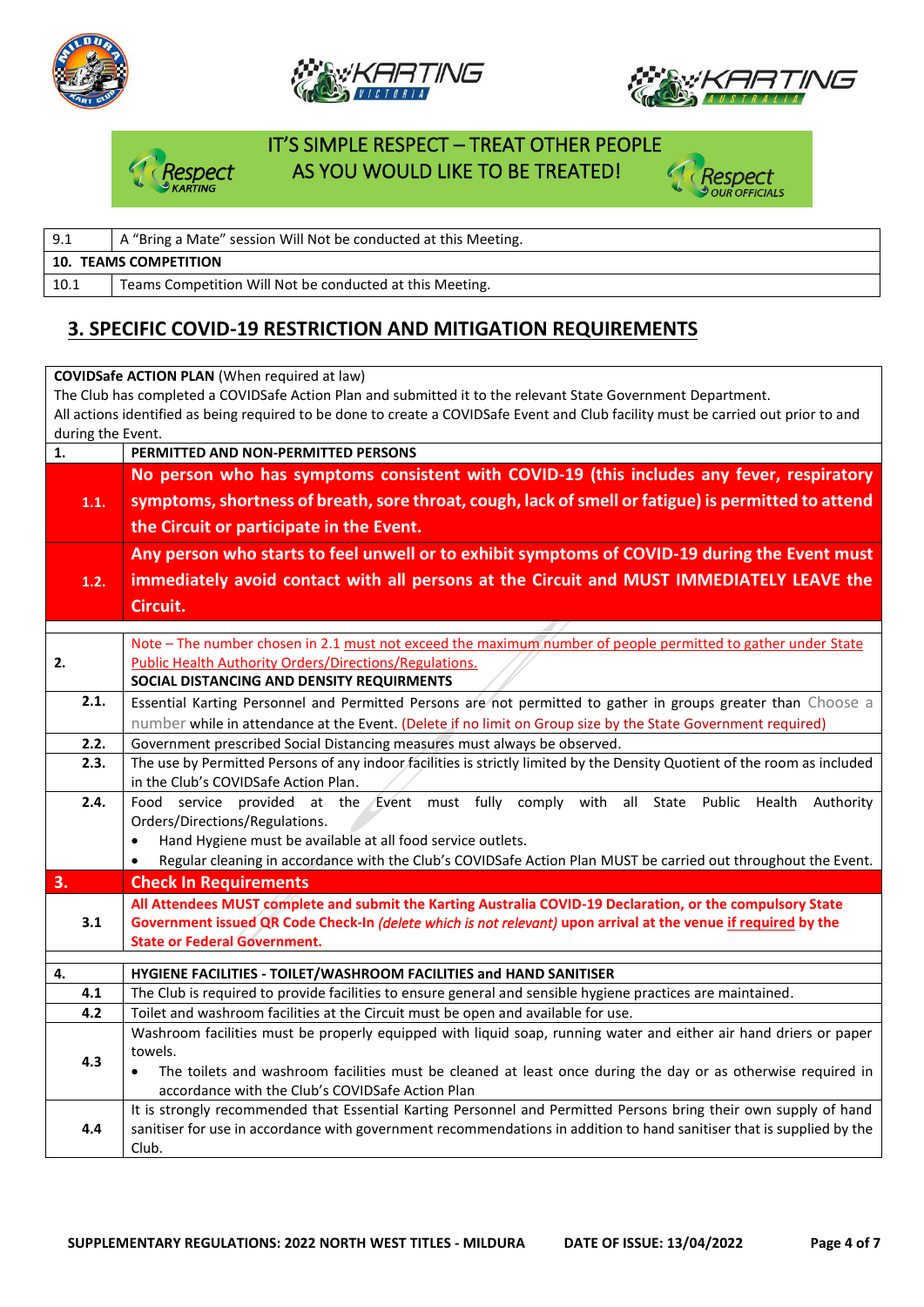







# IT'S SIMPLE RESPECT – TREAT OTHER PEOPLE spect AS YOU WOULD LIKE TO BE TREATED!



# **4. COMPETITION**

| 1.<br><b>FORMAT OF RACING - CLUB COMPETITION GROUPS</b> |                                                                                                                                                                                                      |                                                                                                                                                                                          |        |         |                                                                                                  |         |  |  |  |
|---------------------------------------------------------|------------------------------------------------------------------------------------------------------------------------------------------------------------------------------------------------------|------------------------------------------------------------------------------------------------------------------------------------------------------------------------------------------|--------|---------|--------------------------------------------------------------------------------------------------|---------|--|--|--|
| 1.1                                                     | <b>Practice</b>                                                                                                                                                                                      | 3 Practice sessions of 5 minutes will be held on Saturday morning in Class order.                                                                                                        |        |         |                                                                                                  |         |  |  |  |
| 1.2                                                     | Qualifying                                                                                                                                                                                           | There will be Timed Qualifying at this Event - There will be one (1) Qualifying session of 6 minutes on<br>Saturday for each Class/Division.                                             |        |         |                                                                                                  |         |  |  |  |
|                                                         |                                                                                                                                                                                                      | The order of Karts on the grid for the commencement of Qualifying must be random - no high/low<br>numbers                                                                                |        |         |                                                                                                  |         |  |  |  |
|                                                         |                                                                                                                                                                                                      | The 401 system of gridding with race Format 9 will be used for all Classes/Divisions in accordance<br>with the Victorian State Regulations and the State Trophy Competition regulations. |        |         |                                                                                                  |         |  |  |  |
|                                                         |                                                                                                                                                                                                      | Format 9                                                                                                                                                                                 |        |         |                                                                                                  |         |  |  |  |
|                                                         |                                                                                                                                                                                                      |                                                                                                                                                                                          |        |         | Heat 1 & 2: results of Qualifying, with the fastest Driver on Pole Position and so on.           |         |  |  |  |
| 1.3                                                     | <b>Heats &amp; Final</b>                                                                                                                                                                             |                                                                                                                                                                                          |        |         | Heat 3: Highest accumulated points from Heat 1 and Heat 2 will start on Pole Position and so on. |         |  |  |  |
|                                                         |                                                                                                                                                                                                      | Heat 4: Highest accumulated points from Heat 1, Heat 2 and Heat 3 will start on Pole Position and so<br>on.                                                                              |        |         |                                                                                                  |         |  |  |  |
|                                                         |                                                                                                                                                                                                      | Final: Highest accumulated points from Heat 1, Heat 2, Heat 3 and Heat 4 will start on Pole Position<br>and so on.<br><b>DNF = Number of Laps Completed</b><br>DNS & DSQ = Zero Points   |        |         |                                                                                                  |         |  |  |  |
| <b>DISTANCES</b><br>2.                                  |                                                                                                                                                                                                      |                                                                                                                                                                                          |        |         |                                                                                                  |         |  |  |  |
| Heat 1                                                  |                                                                                                                                                                                                      | 8 Laps                                                                                                                                                                                   | Heat 2 | 8 Laps  | Heat 3                                                                                           | 10 Laps |  |  |  |
| Heat 4                                                  |                                                                                                                                                                                                      | 10 Laps                                                                                                                                                                                  | Final  | 14 Laps |                                                                                                  |         |  |  |  |
| <b>ACCESS TO CIRCUIT</b><br>3.                          |                                                                                                                                                                                                      |                                                                                                                                                                                          |        |         |                                                                                                  |         |  |  |  |
| 3.1                                                     | The Circuit will be closed to all Competitors and their equipment from 12.01am on the Monday 6/06/2022 prior to                                                                                      |                                                                                                                                                                                          |        |         |                                                                                                  |         |  |  |  |
|                                                         | the Meeting until 11.59pm on Thursday 9/06/2022                                                                                                                                                      |                                                                                                                                                                                          |        |         |                                                                                                  |         |  |  |  |
| <b>DRIVERS BRIEFING</b><br>4.                           |                                                                                                                                                                                                      |                                                                                                                                                                                          |        |         |                                                                                                  |         |  |  |  |
| 4.1                                                     | Drivers Briefing notes will be advised in an electronic format OR over the PA system to all Competitors. Any<br>questions should be directed to the Chief Steward prior to the start of Competition. |                                                                                                                                                                                          |        |         |                                                                                                  |         |  |  |  |
| <b>SCRUTINEERING</b>                                    |                                                                                                                                                                                                      |                                                                                                                                                                                          |        |         |                                                                                                  |         |  |  |  |
| 5.1                                                     | All Competitors will be required to complete an electronic Scrutineering Form                                                                                                                        |                                                                                                                                                                                          |        |         |                                                                                                  |         |  |  |  |
|                                                         | https://kartingaustralia.wufoo.com/forms/ka-scrutineering-record-mildura/                                                                                                                            |                                                                                                                                                                                          |        |         |                                                                                                  |         |  |  |  |
| 5.2                                                     | This form will be submitted to the Race Secretary in an electronic format.                                                                                                                           |                                                                                                                                                                                          |        |         |                                                                                                  |         |  |  |  |
| 5.3                                                     | Scrutineering Stickers will be available for collection                                                                                                                                              |                                                                                                                                                                                          |        |         |                                                                                                  |         |  |  |  |
| <b>FUEL</b><br>6.                                       |                                                                                                                                                                                                      |                                                                                                                                                                                          |        |         |                                                                                                  |         |  |  |  |
| 6.1                                                     | PULP and E10 PULP are the only fuels permitted to be used at this Meeting.                                                                                                                           |                                                                                                                                                                                          |        |         |                                                                                                  |         |  |  |  |
| $6.2$                                                   | Control Fuel Will be used at this Meeting.                                                                                                                                                           |                                                                                                                                                                                          |        |         |                                                                                                  |         |  |  |  |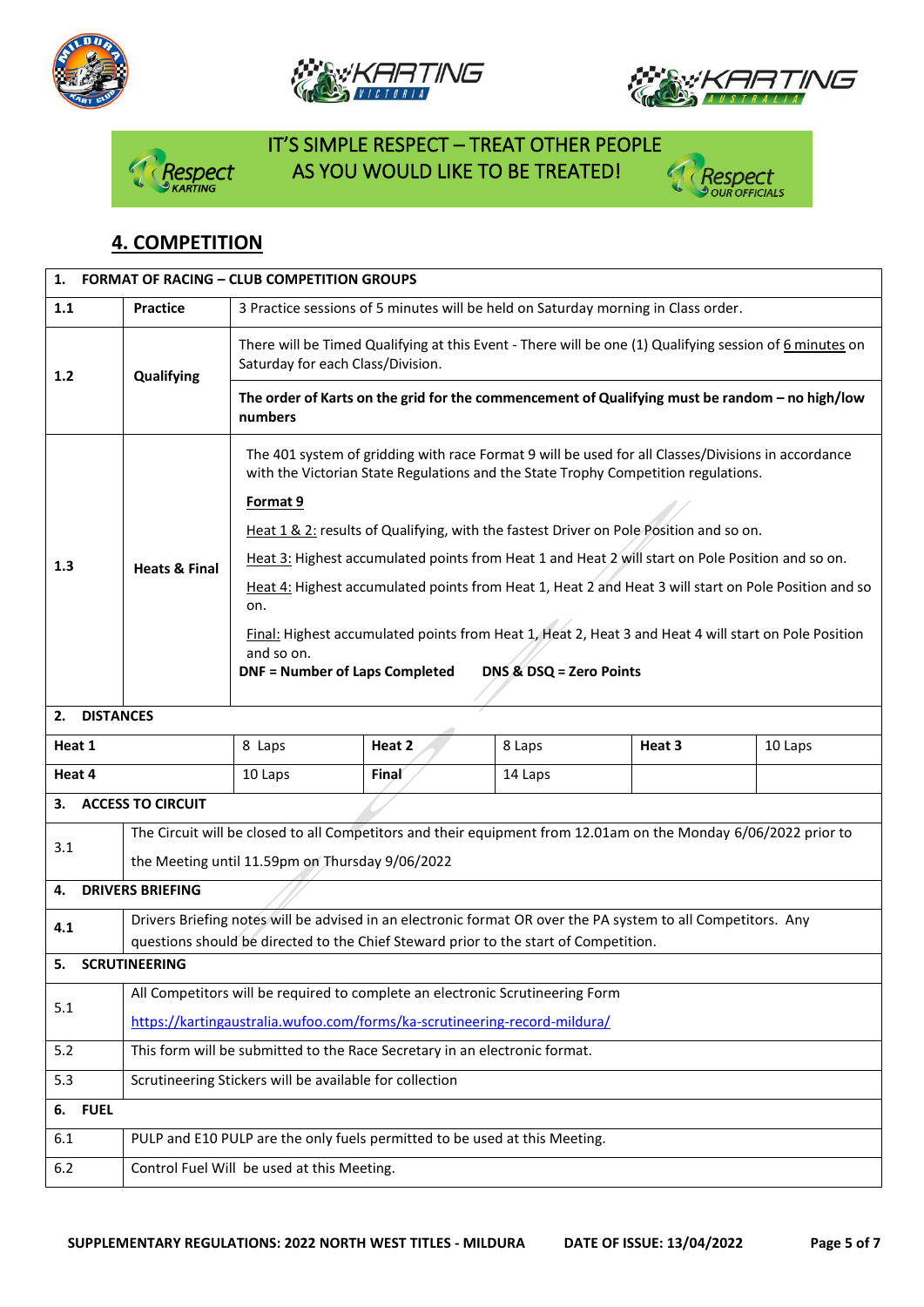





Respect **OUR OFFICIALS** 

#### IT'S SIMPLE RESPECT – TREAT OTHER PEOPLE espect AS YOU WOULD LIKE TO BE TREATED! v

| 6.3                              | Supply details for Control Fuel are: -                                                                                                                                                                                                                                                                                        |                                                                                                                   |  |  |  |
|----------------------------------|-------------------------------------------------------------------------------------------------------------------------------------------------------------------------------------------------------------------------------------------------------------------------------------------------------------------------------|-------------------------------------------------------------------------------------------------------------------|--|--|--|
| 6.4                              | Fuel - 'Ampol Amplify premium 98' To be purchased from 27/08/2021:                                                                                                                                                                                                                                                            |                                                                                                                   |  |  |  |
| 6.5                              | Ampol Walnut food store - Corner of 15th Street and Walnut Avenue Mildura 3500,                                                                                                                                                                                                                                               |                                                                                                                   |  |  |  |
| 6.6                              | Proof of purchase of the Control Fuel must be retained and produced to the Chief Scrutineer or Fuel Tester if<br>requested.                                                                                                                                                                                                   |                                                                                                                   |  |  |  |
| <b>TIMETABLE</b><br>7.           |                                                                                                                                                                                                                                                                                                                               |                                                                                                                   |  |  |  |
| 7.1                              | Day #1 Saturday 11/06/2022                                                                                                                                                                                                                                                                                                    |                                                                                                                   |  |  |  |
|                                  | <b>TIME</b>                                                                                                                                                                                                                                                                                                                   | <b>ACTIVITY</b>                                                                                                   |  |  |  |
| a)                               | 6:00am                                                                                                                                                                                                                                                                                                                        | Gates open                                                                                                        |  |  |  |
| b)                               | 8.00am                                                                                                                                                                                                                                                                                                                        | Canteen opens (BBQ breakfast from 6:30am)                                                                         |  |  |  |
| C)                               | Throughout the meeting                                                                                                                                                                                                                                                                                                        | Scrutineering                                                                                                     |  |  |  |
| d)                               | $8:15am - 12:50pm$                                                                                                                                                                                                                                                                                                            | Practice                                                                                                          |  |  |  |
| e)                               | Electronic or via PA                                                                                                                                                                                                                                                                                                          | <b>Drivers Briefing</b>                                                                                           |  |  |  |
| f)                               | $1.30$ pm $-3:20$ pm                                                                                                                                                                                                                                                                                                          | Qualifying                                                                                                        |  |  |  |
| g)                               | 3:50pm - to the Finish of Heat 3                                                                                                                                                                                                                                                                                              | Racing (with a Tea break)<br>Note: clear visors are a requirement for the heats under lights after the tea break. |  |  |  |
| 7.2                              | Day #2 Sunday 12/06/2022                                                                                                                                                                                                                                                                                                      |                                                                                                                   |  |  |  |
|                                  | 6:30am                                                                                                                                                                                                                                                                                                                        | Gates open                                                                                                        |  |  |  |
|                                  | 8:00am                                                                                                                                                                                                                                                                                                                        | Canteen opens (BBQ breakfast from 7:00am)                                                                         |  |  |  |
|                                  | $8:00$ am - Heat 4 & Final<br>Racing                                                                                                                                                                                                                                                                                          |                                                                                                                   |  |  |  |
|                                  | Trophy presentation if permitted<br>30 mins post racing                                                                                                                                                                                                                                                                       |                                                                                                                   |  |  |  |
|                                  | * Note times are approximate and may change dependent on progress during the day. A detailed timetable will be                                                                                                                                                                                                                |                                                                                                                   |  |  |  |
|                                  | issued after the close of entries.                                                                                                                                                                                                                                                                                            |                                                                                                                   |  |  |  |
| <b>TROPHIES AND PRIZES</b><br>8. |                                                                                                                                                                                                                                                                                                                               |                                                                                                                   |  |  |  |
| 8.1                              | North West Titles - Trophies for the meeting will be awarded to the first three placegetters in each Class/Division.<br>The winner of the Event will be the Driver who wins the Final - "Final Only Counts".<br>(401 Point Score System will be used - DNF points = Number of Laps Completed, DNS & DSQ Points = Zero Points) |                                                                                                                   |  |  |  |
| 8.2                              | There will be a gathering for a Presentation of at Trophies and Prizes the end of Competition in accordance with<br><b>Government Restrictions</b>                                                                                                                                                                            |                                                                                                                   |  |  |  |